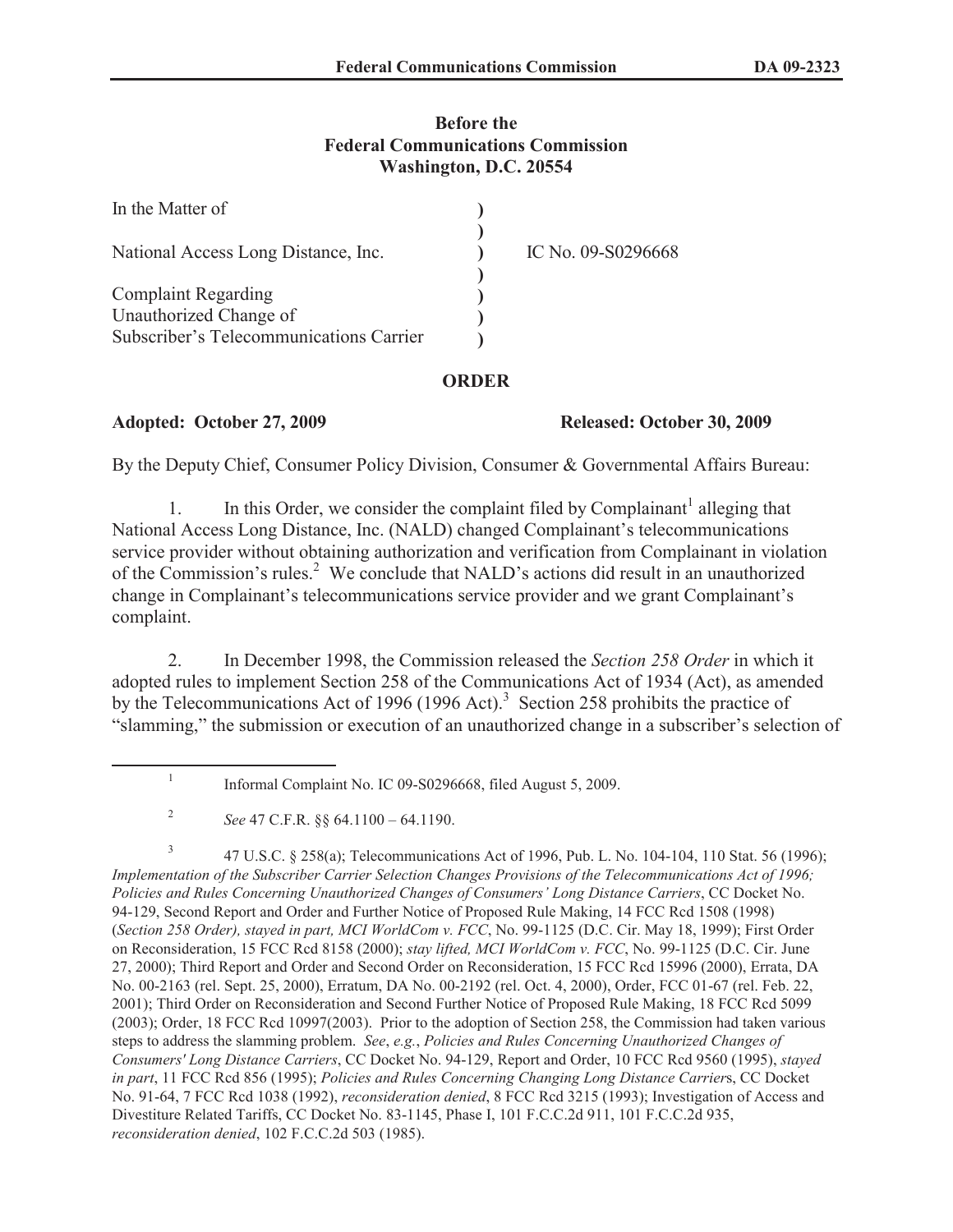a provider of telephone exchange service or telephone toll service.<sup>4</sup> In the *Section 258 Order*, the Commission adopted aggressive new rules designed to take the profit out of slamming, broadened the scope of the slamming rules to encompass all carriers, and modified its existing requirements for the authorization and verification of preferred carrier changes. The rules require, among other things, that a carrier receive individual subscriber consent before a carrier change may occur.<sup>5</sup> Pursuant to Section 258, carriers are absolutely barred from changing a customer's preferred local or long distance carrier without first complying with one of the Commission's verification procedures.<sup>6</sup> Specifically, a carrier must: (1) obtain the subscriber's written or electronically signed authorization in a format that meets the requirements of Section 64.1130 ; (2) obtain confirmation from the subscriber via a toll-free number provided exclusively for the purpose of confirming orders electronically; or (3) utilize an independent third party to verify the subscriber's order.<sup>7</sup>

3. The Commission also has adopted liability rules. These rules require the carrier to absolve the subscriber where the subscriber has not paid his or her bill. In that context, if the subscriber has not already paid charges to the unauthorized carrier, the subscriber is absolved of liability for charges imposed by the unauthorized carrier for service provided during the first 30 days after the unauthorized change. $8\text{ }$  Where the subscriber has paid charges to the unauthorized carrier, the Commission's rules require that the unauthorized carrier pay 150% of those charges to the authorized carrier, and the authorized carrier shall refund or credit to the subscriber 50% of all charges paid by the subscriber to the unauthorized carrier.<sup>9</sup> Carriers should note that our actions in this order do not preclude the Commission from taking additional action, if warranted, pursuant to Section 503 of the Act.<sup>10</sup>

4. We received Complainant's complaint on August 5, 2009, alleging that Complainant's telecommunications service provider had been changed to NALD without Complainant's authorization. Pursuant to Sections 1.719 and 64.1150 of our rules,  $^{11}$  we notified

4 47 U.S.C. § 258(a).

5 *See* 47 C.F.R. § 64.1120.

7 *See* 47 C.F.R. § 64.1120(c). Section 64.1130 details the requirements for letter of agency form and content for written or electronically signed authorizations. 47 C.F.R. § 64.1130.

8 *See* 47 C.F.R. §§ 64.1140, 64.1160. Any charges imposed by the unauthorized carrier on the subscriber for service provided after this 30-day period shall be paid by the subscriber to the authorized carrier at the rates the subscriber was paying to the authorized carrier at the time of the unauthorized change. *Id.*

9 *See* 47 C.F.R. §§ 64.1140, 64.1170.

<sup>10</sup> *See* 47 U.S.C. § 503.

<sup>11</sup> 47 C.F.R. § 1.719 (Commission procedure for informal complaints filed pursuant to Section 258 of the Act); 47 C.F.R. § 64.1150 (procedures for resolution of unauthorized changes in preferred carrier).

<sup>6</sup> 47 U.S.C. § 258(a).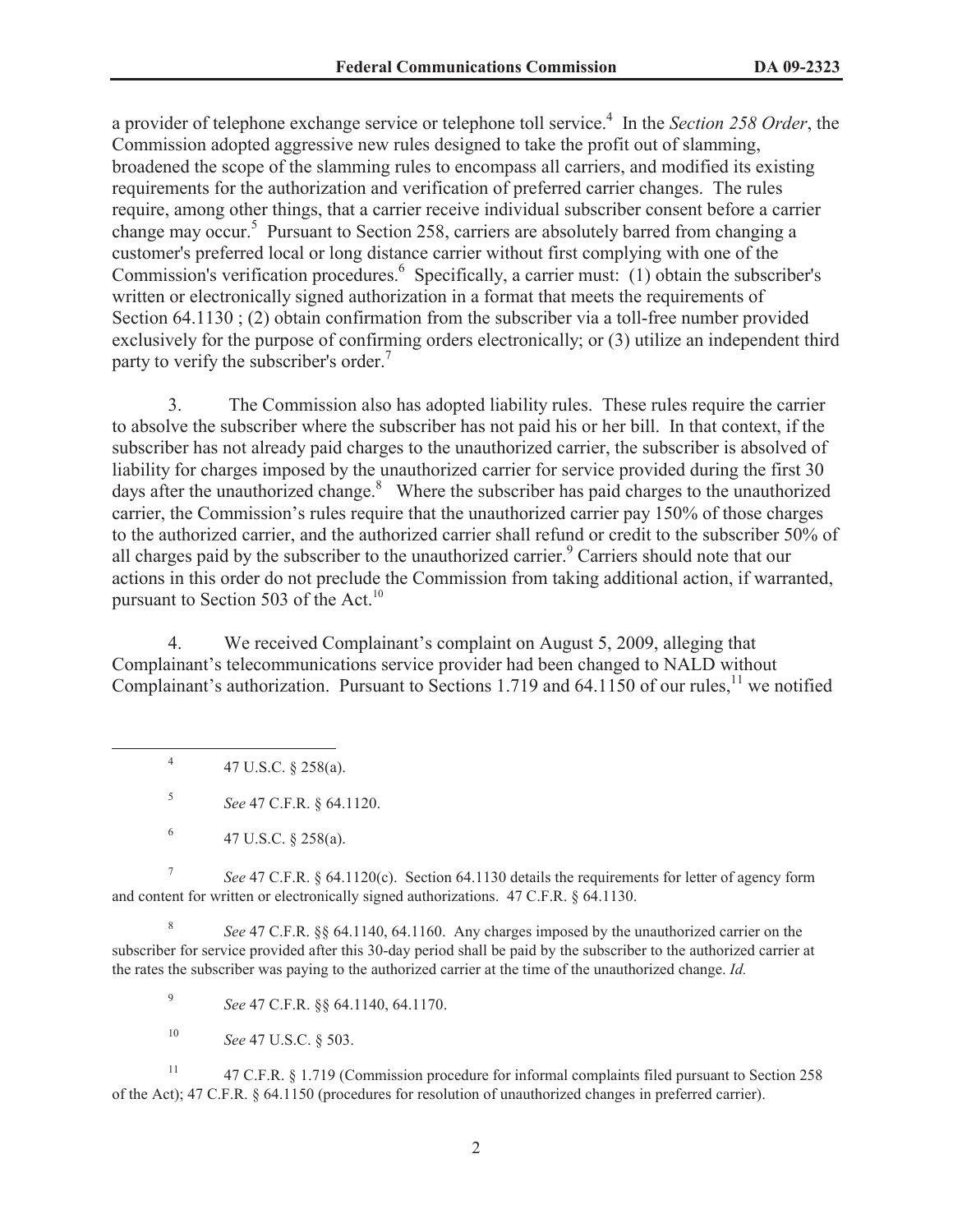NALD of the complaint and NALD responded on August 31, 2009.<sup>12</sup> NALD states that authorization was received and confirmed through third party verification (TPV). The Commission's rules state that the verifier may not make any misleading description of the transaction.<sup>13</sup> We have reviewed the TPV submitted with NALD's response and find that NALD's verifier, however, stated, "I just need a minute of your time to verify and confirm your account information." The purpose of the call is to obtain verification and authorization to switch carriers, and not to "verify and confirm account information." Therefore, we find that NALD's actions resulted in an unauthorized change in Complainant's telecommunications service provider and we discuss NALD's liability below.<sup>14</sup>

5. NALD must remove all charges incurred for service provided to Complainant for the first thirty days after the alleged unauthorized change in accordance with the Commission's liability rules.<sup>15</sup> We have determined that Complainant is entitled to absolution for the charges incurred during the first thirty days after the unauthorized change occurred and that neither Complainant's authorized carrier nor NALD may pursue any collection against Complainant for those charges.<sup>16</sup> Any charges imposed by NALD on the subscriber for service provided after this 30-day period shall be paid by the subscriber to their authorized carrier at the rates the subscriber was paying to their authorized carrier at the time of the unauthorized change.<sup>17</sup>

6. Accordingly, IT IS ORDERED that, pursuant to Section 258 of the Communications Act of 1934, as amended, 47 U.S.C. § 258, and Sections 0.141, 0.361 and 1.719 of the Commission's rules, 47 C.F.R. §§ 0.141, 0.361, 1.719, the complaint filed by Complainant against NALD IS GRANTED.

7. IT IS FURTHER ORDERED that, pursuant to Section 64.1170(d) of the Commission's rules, 47 C.F.R. § 64.1170(d), Complainant is entitled to absolution for the charges incurred during the first thirty days after the unauthorized change occurred and neither Complainant's authorized carrier nor NALD may pursue any collection against Complainant for those charges.

<sup>13</sup> *See* 47 U.S.C. § 64.1120(c)(3)(iii).

<sup>14</sup> If Complainant is unsatisfied with the resolution of this complaint, Complainant may file a formal complaint with the Commission pursuant to Section 1.721 of the Commission's rules, 47 C.F.R. § 1.721. Such filing will be deemed to relate back to the filing date of Complainant's informal complaint so long as the formal complaint is filed within 45 days from the date this order is mailed or delivered electronically to such Complainant. *See* 47 C.F.R. § 1.719.

<sup>15</sup> *See* 47 C.F.R. § 64.1160(b).

<sup>16</sup> *See* 47 C.F.R. § 64.1160(d).

<sup>17</sup> *See* 47 C.F.R. §§ 64.1140, 64.1160.

<sup>12</sup> NALD's Response to Informal Complaint No. 09-S0296668, received August 31, 2009.